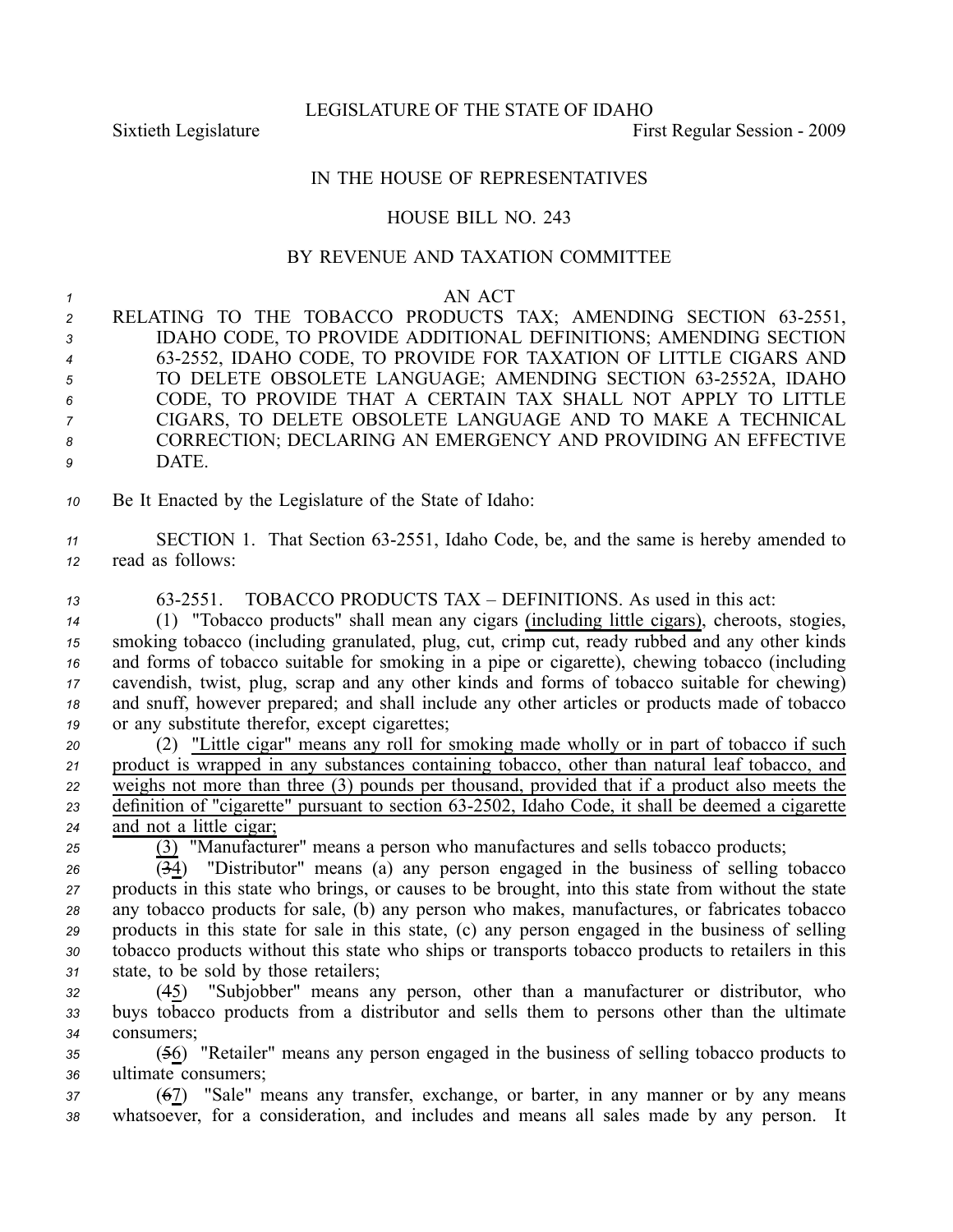*<sup>1</sup>* includes <sup>a</sup> gift by <sup>a</sup> person engaged in the business of selling tobacco products, for advertising, *<sup>2</sup>* as <sup>a</sup> means of evading the provisions of this chapter, or for any other purposes whatsoever;

*<sup>3</sup>* (78) "Wholesale sales price" means the established price for which <sup>a</sup> manufacturer sells *<sup>4</sup>* <sup>a</sup> tobacco product to <sup>a</sup> distributor that is not <sup>a</sup> related person as defined in section 267 of the *<sup>5</sup>* Internal Revenue Code, exclusive of any discount or other reduction;

*<sup>6</sup>* (89) "Business" means any trade, occupation, activity, or enterprise engaged in for the *7* purpose of selling or distributing tobacco products in this state;

*<sup>8</sup>* (910) "Place of business" means any place where tobacco products are manufactured, *<sup>9</sup>* stored, or kept for the purpose of sale or consumption, including any vessel, vehicle, airplane, *<sup>10</sup>* train, or vending machine;

- *<sup>11</sup>* (101) "Retail outlet" means each place of business from which tobacco products are sold *<sup>12</sup>* to consumers;
- 

*<sup>13</sup>* (112) "Commission" means the Idaho state tax commission.

14 SECTION 2. That Section 63-2552, Idaho Code, be, and the same is hereby amended to *<sup>15</sup>* read as follows:

 632552. TAX IMPOSED – RATE. (1) From and after July 1, 1972, there is levied and there shall be collected <sup>a</sup> tax upon the sale, use, consumption, handling, or distribution of all tobacco products in this state, other than little cigars that are subject to taxation pursuan<sup>t</sup> to <sup>19</sup> subsection (2) of this section, at the rate of thirty-five per cent percent (35%) of the wholesale sales price of such tobacco products. Such tax shall be imposed at the time the distributor (a) brings, or causes to be brought, into this state from without the state tobacco products for sale, (b) makes, manufactures, or fabricates tobacco products in this state for sale in this state, or (c) ships or transports tobacco products to retailers in this state, to be sold by those retailers.

*<sup>24</sup>* (2) A floor stocks tax is hereby imposed upon every distributor of tobacco products at 25 the rate of thirty five per cent (35%) of the wholesale sales price of each tobacco product in his *<sup>26</sup>* possession or under his control on July 1, 1972.

*<sup>27</sup>* Each distributor, within twenty (20) days after July 1, 1972, shall file <sup>a</sup> repor<sup>t</sup> with the *<sup>28</sup>* commission, in such form as the commission may prescribe, showing the tobacco products on *<sup>29</sup>* hand on July 1, 1972, and the amount of tax due thereon.

 The tax imposed by this subdivision shall be due and payable within twenty (20) days after July 1, 1972, and thereafter shall bear interest at the rate of one per cent (1%) per month From and after May 1, 2009, there is levied and there shall be collected <sup>a</sup> tax upon the purchase, storage, use, consumption, handling, distribution or wholesale sale per little cigar equal to one-twentieth  $(1/20)$  of the rate imposed per package of twenty  $(20)$  cigarettes <sup>35</sup> pursuant to section 63-2506, Idaho Code, as such section may be amended from time to time or pursuan<sup>t</sup> to any successor provision taxing cigarettes. Such tax shall be imposed at the time the distributor: (a) brings, or causes to be brought, into this state from without the state little cigars for sale, (b) makes, manufactures or fabricates little cigars in this state for sale in this state, or (c) ships or transports little cigars to retailers in this state, to be sold by those retailers.

*<sup>40</sup>* SECTION 3. That Section 632552A, Idaho Code, be, and the same is hereby amended *<sup>41</sup>* to read as follows:

*<sup>42</sup>* 632552A. ADDITIONAL TAX IMPOSED – RATE. (1) In addition to the tax imposed 43 in section 63-2552, Idaho Code, from and after July 1, 1994, there is levied and there shall